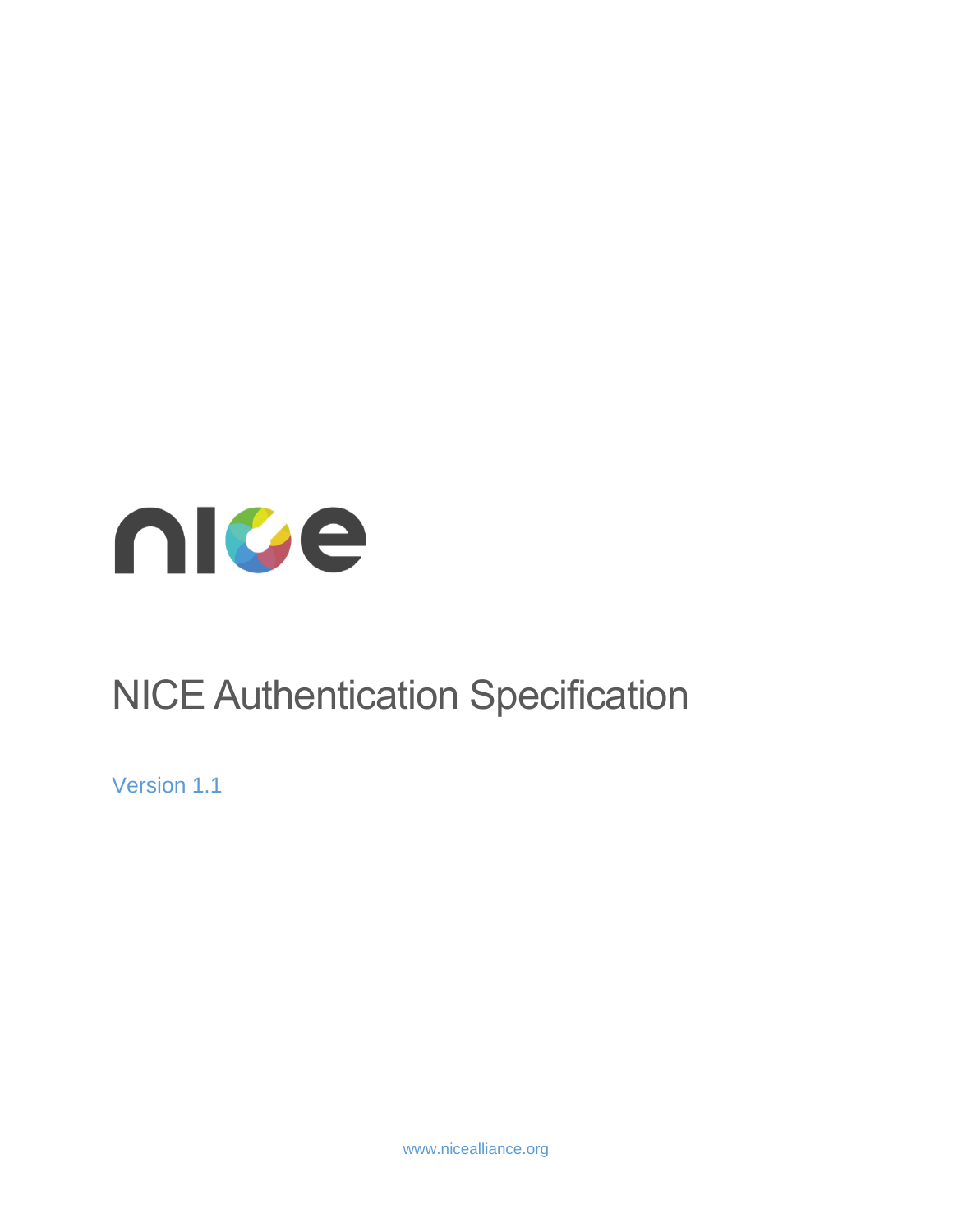Copyright 2019, 2020, 2022 NICE Alliance Promoters and other contributors to this document. All rights reserved. Third-party trademarks and names are the property of their respective owners.

Recipients of this document may copy, distribute, publish, or display this document so long as this copyright notice, license and disclaimer are retained with all copies of the document. No license is granted to modify this document.

THIS DOCUMENT IS PROVIDED "AS IS" AND WITHOUT WARRANTY OF ANY KIND. THE NICE ALLIANCE PROMOTERS AND ANY CONTRIBUTORS MAKEOR HAVE MADE NO REPRESENTATIONS OR WARRANTIES WHATSOEVEREXPRESS OR IMPLIED, STATUTORY OR OTHERWISE, REGARDING THE CONTENTS OF THIS DOCUMENTS AND/OR USE THEREOF, INCLUDING WITHOUT LIMITATION, ANY REPRESENTATION OR WARRANTY OF ACCURACY, RELIABILITY, MERCHANTABILITY, GOOD TITLE, NON-INFRINGEMENT, OR FITNESS FOR ANY PARTICULAR PURPOSE.

IN NO EVENT SHALL THE NICE ALLIANCE PROMOTERS, ANY CONTRIBUTORS OR THEIR AFFILIATES,INCLUDING THEIR RESPECTIVE EMPLOYEES, DIRECTORS, OFFICERS OR AGENTS, BE LIABLE FOR ANY DIRECT, INDIRECT, SPECIAL, INCIDENTAL, PUNITIVE OR CONSEQUENTIAL DAMAGES, ARISING OUT OF OR RELATING TO ANY USE OR DISTRIBUTION OF OR INABILITY TO USE THIS DOCUMENT(INCLUDING FUTURE UPDATES TO THIS DOCUMENTS), WHETHER OR NOT (1)SUCH DAMAGES ARE BASED UPON TORT, NEGLIGENCE, FRAUD, WARRANTY, CONTRACT OR ANY OTHR LEGAL THEORY, (2) THE NICE ALLIANCE PROMOTERS, CONTRIBUTORS OR THEIR AFFILIATES HAVE BEEN ADVISED OF THE POSSIBILITY OF SUCH DAMAGES;OR (3) SUCH DAMAGES WERE REASONABLY FORESEEABLE.

THIS DOCUMENT IS SUBJECT TO CHANGE AND UPDATED VERSIONS MAY BE DEVELOPED BY THE NICE ALLIANCE PROMOTERS.

Scenera, Inc., Nikon Corporation, Sony Semiconductor Solutions Corporation, Wistron Corporation and Hon Hai Precision Industry Co., Ltd.(NICE Alliance Promoters) contributed to this document.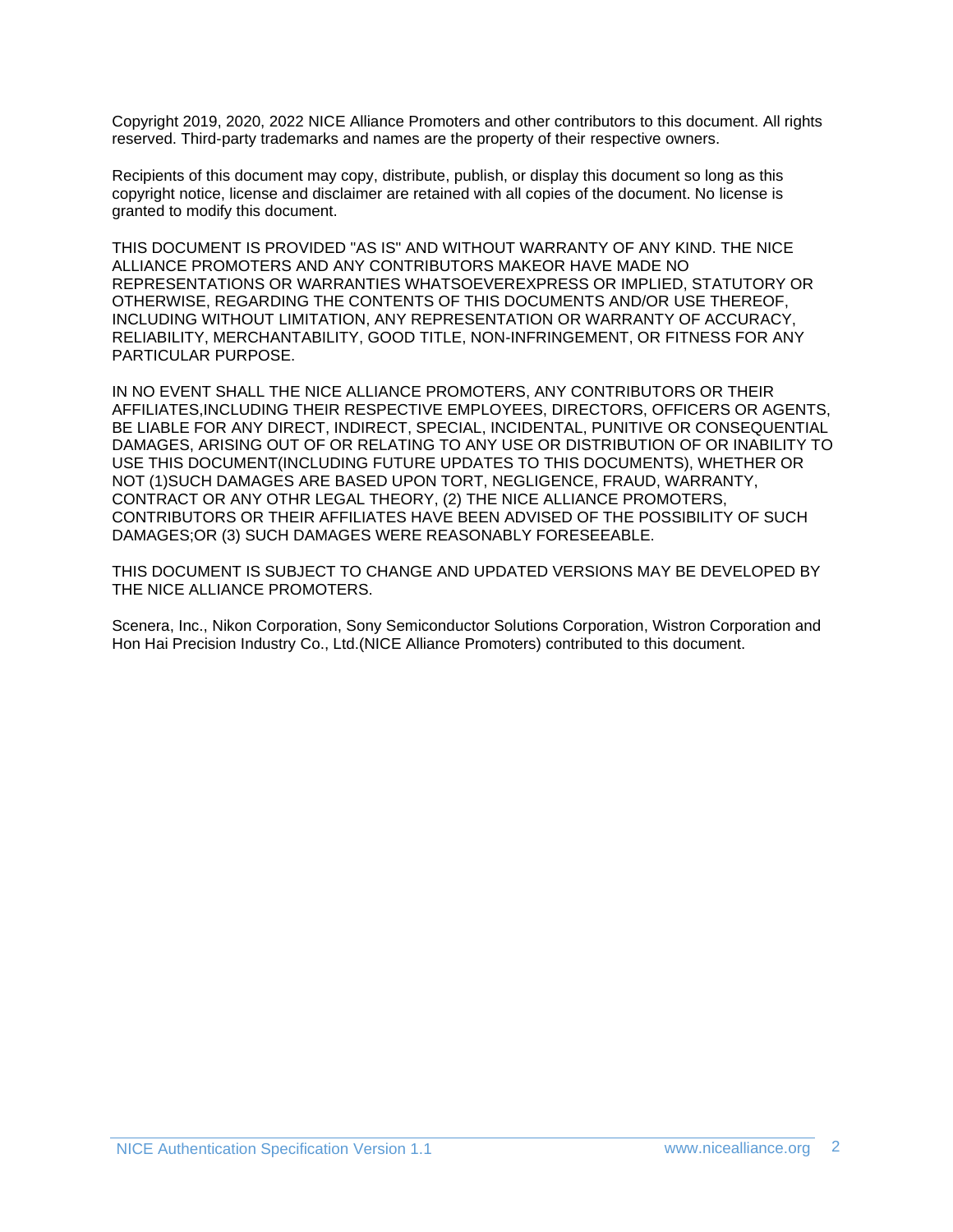# Edit History

| Version | Date        | Comments                    |
|---------|-------------|-----------------------------|
| 11      | 26 Jan 2022 | Initial Version 1.1 release |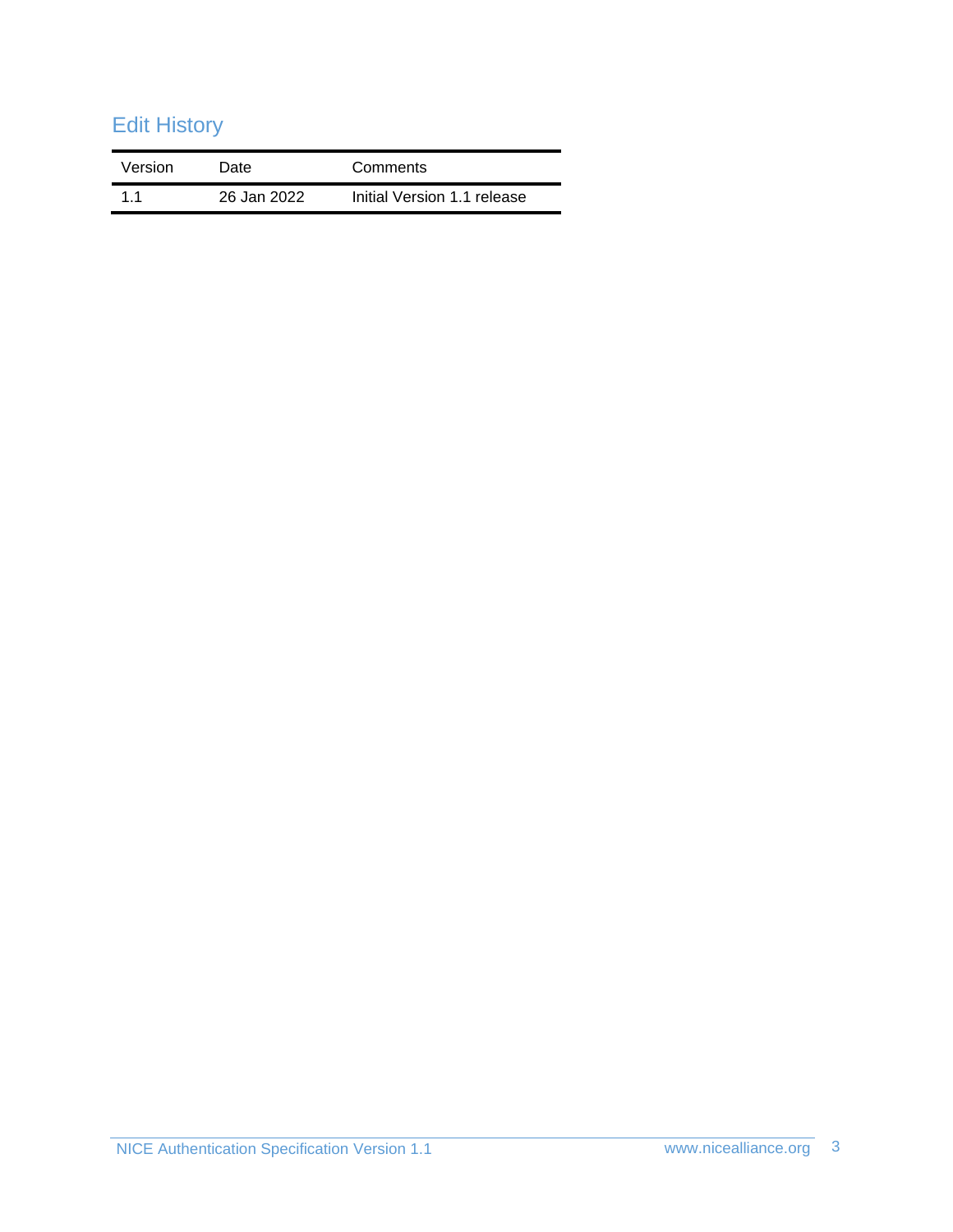# **Table of Contents**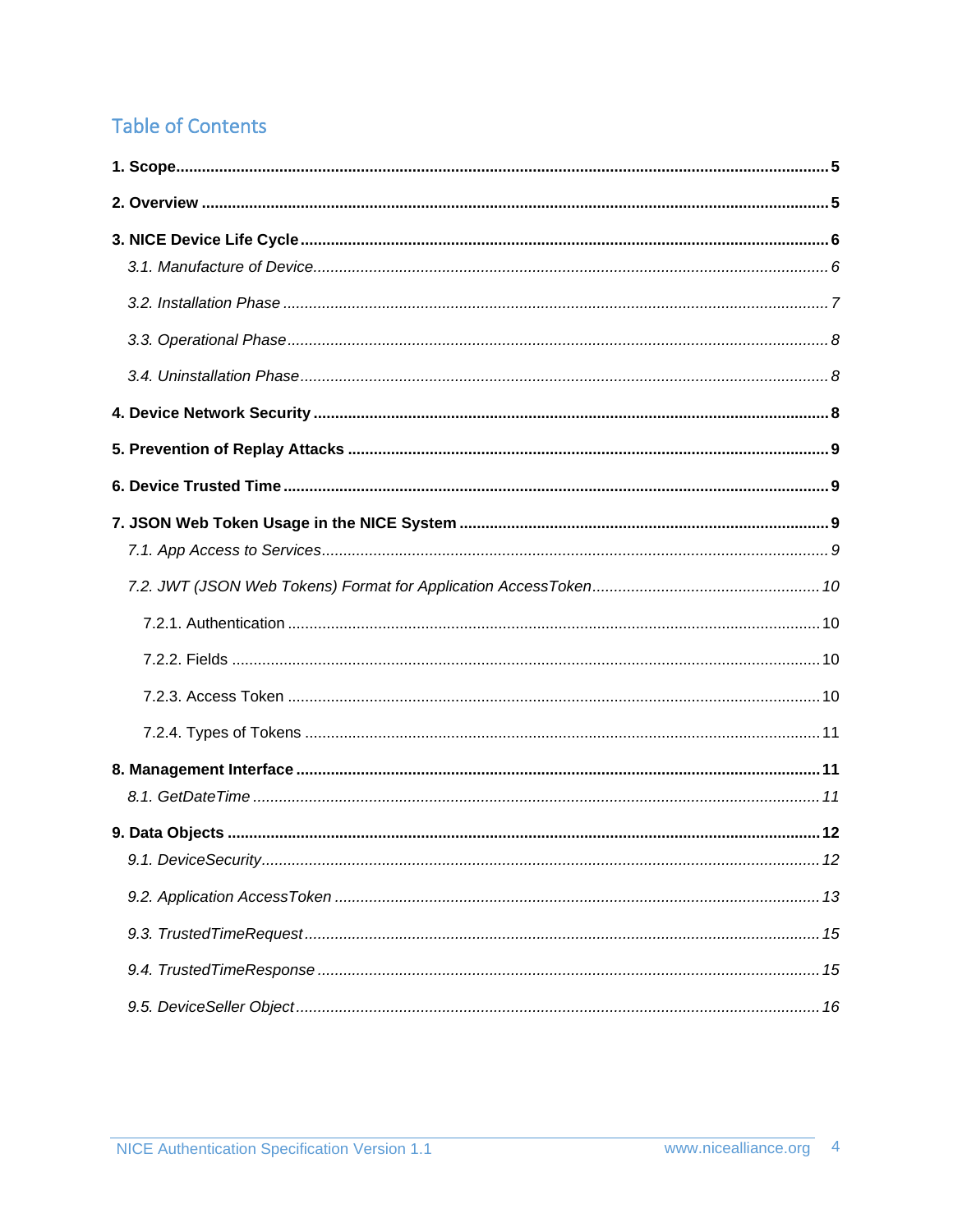### <span id="page-4-0"></span>**1. Scope**

This document describes how access to Devices and Apps are managed, including the life cycle for the Device from its manufacture to its deployment and decommissioning and similarly how Apps are deployed. It describes how these processes are managed by the NICE License Authority and NICE Account Service.

### <span id="page-4-1"></span>**2. Overview**

The NICE System is made up of Devices, Data Services and Apps which interact with each other. The Authentication Specification describes how these interactions are managed by the NICE License Authority and the NICE Account Service. The Device has the following stages in its life cycle: Manufacture, Installation, Usage and Decommissioning. Through each stage of the Device's life cycle the Device is provisioned with credentials that enable it validate Apps and Data Services that interact with the Device. The operation of the Device through each stage of its life cycle is described in the NICE Device Life Cycle section.

Similarly for Apps and Data Services there are requirements for credentials to be distributed to Apps and Data Services to enable them to interact with Devices or other Data Services. This is described in the App/Service Specification.

The NICE License Authority provides keys, credentials and certificates for Devices that are manufactured. The Device Manufacturer shall insert these into the Device in accordance to the security requirements for each item. The NICE LA shall manage the transition of the Device from manufacture to first installation. During first installation the Device shall be linked to a User's Account on a NICE Account Service. The user logs into their account on the BSS, selects an option to add a Device their account. This results in the user being redirected to the NICE LA which validates the DeviceID, Password and that the Device is not currently linked to an account. This process enables the NICE Account Service to manage the Device on behalf of the User who has the account with the BSS.

A Device can be decoupled from the User's Account and returned to the same state that it was when first manufactured where the NICE License Authority is responsible for managing the access to the Device. The Device may be installed and associated with a different User Account on either the same or different NICE Account Service.

The App developer develops Apps and shall register the App as being available to be linked to User Accounts. The User shall use their User Account on the BSS and the NICE Account Service to link the App to the Devices and Data associated with the User's Account. When the User has provided permission to the NICE Account Service to link the App to their User Account, the NICE Account Service shall use the DataPipelineController to provide Access Tokens to the App Instance or the App Provider's server to enable interaction with one or more of the Devices and Data Services provided for the User.

The process of managing access to Devices or Data Services shall be performed in accordance to the OAuth 2.0 specification. An Access Token is provided to each Entity to enable it to interact with the Device or Data Service. The Access Token contains the parameters for access (time window, permissions etc.) and is protected using the public key provided in the X.509 certificate for the Device or Data Service and authenticated by the NICE Account Service key. This enables a Device or Data Service to determine that the Entity that is requesting access has been granted permission by the NICE Account Service.

All communication between Devices, Data Services and Apps shall be protected using either Transport Layer Security or Datagram Transport Layer Security.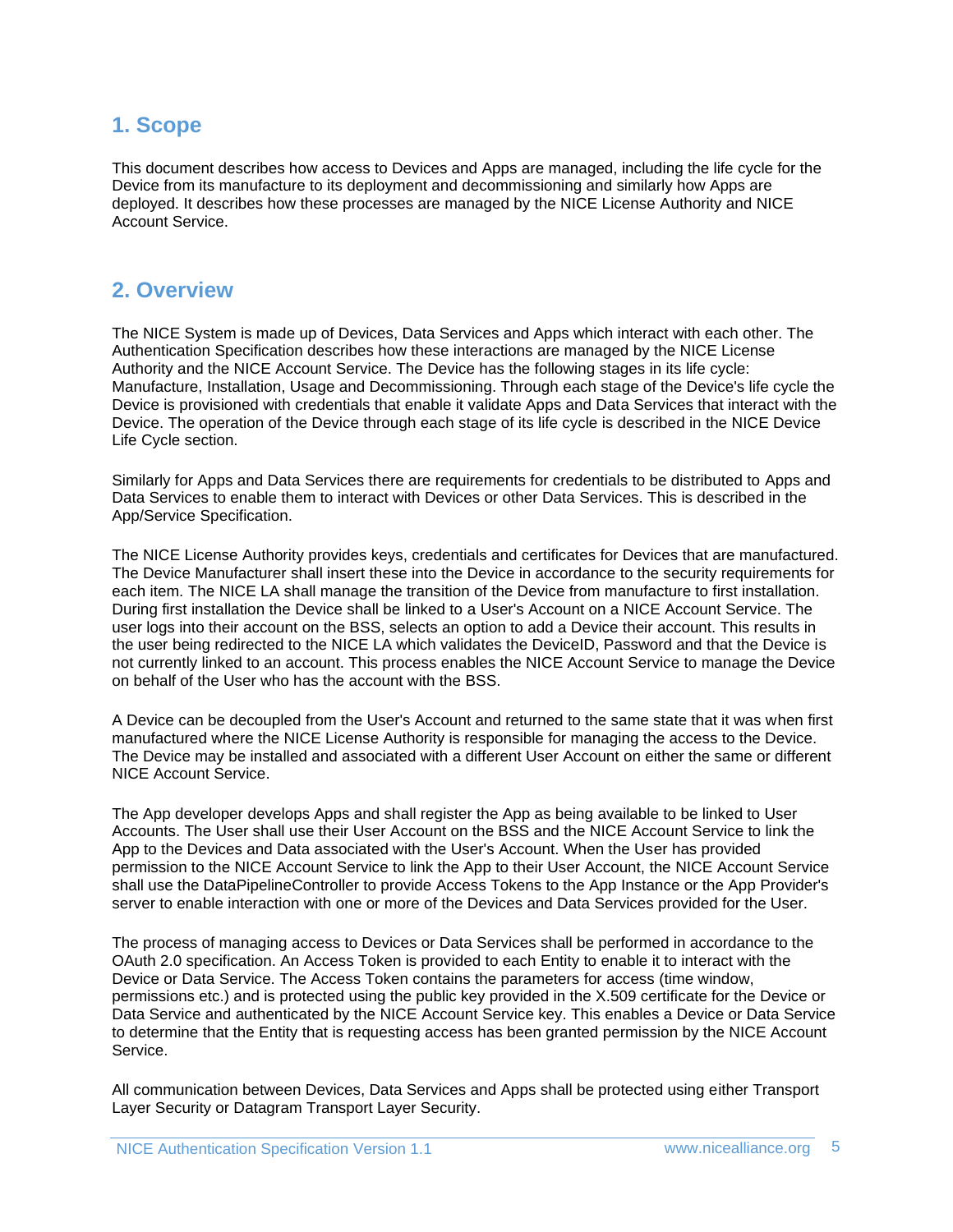### <span id="page-5-0"></span>**3. NICE Device Life Cycle**

The NICE Device has stages in its life cycle where different authorities have control over aspects of the Device. At manufacture of the Device the NICE licensing authority provides credentials to the Device that enable secure communication, secure access and data protection. The NICE Device Life Cycle contains the following steps:

- 1. Manufacture of Device
- 2. Installation Phase
- 3. Operational Phase
- 4. Uninstallation Phase

#### [▲](#page-0-0) [Top](#page-0-0)

### <span id="page-5-1"></span>3.1. Manufacture of Device



Figure 1. Manufacture of Device

The NICE License Authority securely transfers the Device credentials in the "Device Security Object" to the Manufacturer. Device Security Objects are encrypted with a public key provided by the manufacturer. The manufacturer is responsible for the implementation and security of the insertion of the credentials into the Device.

During manufacture the Device shall have the following credentials inserted into the Device:

- 1. Device ID: Permanent ID of the Device. Readable by User.
- 2. Private Key of the Device: Permanent Key of Device Shall be securely handled and is used for generating an Application level signature of Objects generated by the Device and to decrypt encrypted objects that are sent to the Device. It cannot be updated.
- 3. NICELA Root Certificate: Root X.509 Certificate for the NICE Licensing Authority.
- 4. Master Issuer ID. This is the value of the "iss" field that must be present in a JSON Web Token.
- 5. NICELA URI: URI for the NICELA the Device uses this URI to download settings for its operation.
- 6. Allowed TLS Root Certificates: which are the Root Certificates that the Device is allowed to accept for securing TLS communication. This allows the Device to interact with browsers and other Devices using other Certificate Authorities than the NICE LA.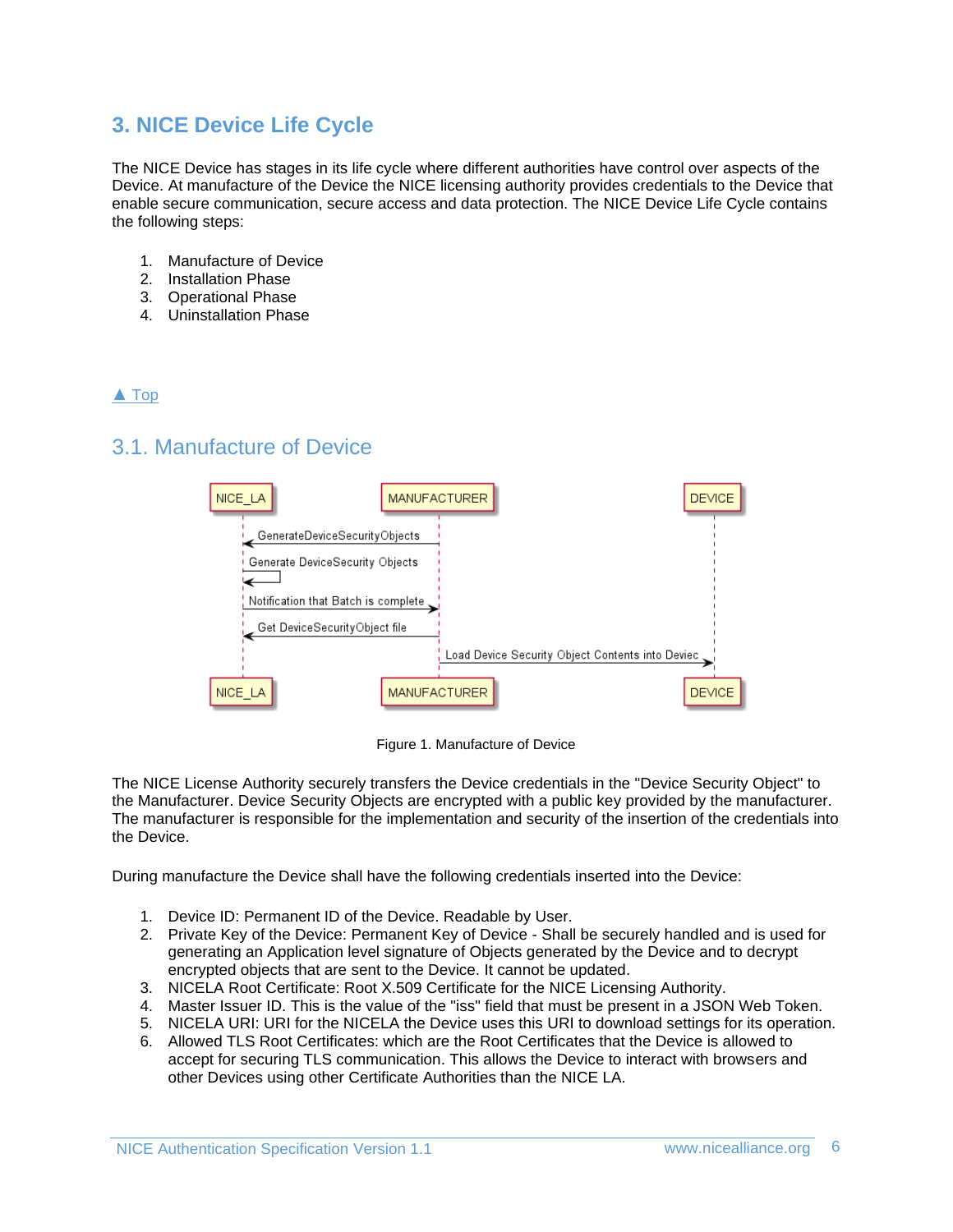The above credentials, with the exception of the certificate for the Firmware Update Service, are permanent for the entire life cycle of the Device.

The Device ID, Unique Password, Private Key and X.509 certificates are issued by the NICE License Authority (LA).

### <span id="page-6-0"></span>3.2. Installation Phase

The end user can link Devices to their account.

- 1. The End User shall access the Device ID and Device Password that has been provided with the Device.
	- $\circ$  There may be several methods used to deliver the Device Password to the end user.
	- $\circ$  These may include having the Device ID and Device Password visible on the Device.
- 2. The Device Password shall only be used to register the Device to a User Account. The Device ID and Device Password is entered on the NICE LA to enable the NICE LA to allocate the Device to a NICE Account Service.
- 3. The User shall log into their NICE Account Service account. The User shall be directed to the NICE Licensing Authority. The NICE Licensing Authority shall accept the Device credentials provided by the User and shall provide an AccessToken to the User's NICE Account Service. This AccessToken enables the NICE Account Service to interact with the Device.

The NICE LA will only allow the linkage of the Device to a NICE Service Account and provide the Device's X.509 certificate if the Device Seller has already registered the Device with the NICE LA.

Each Device shall have the NICE Licensing Authority Root Certificate stored in the Device.

The Management Object is signed using the Private Signing Key of the NICE Licensing Authority (as defined in the X.509 certificate stored in the Device) and shall be encrypted with the unique Public Encryption Key corresponding to the Private Encryption Key of the Device. The Device Private Encryption Key shall be stored in the Device during manufacture.

When the User wishes to assign the Device to the NICE Account Service, the User shall initiate the NICE Account Management Application to perform the OAuth2 session with the NICE License Authority. The User shall use the factory configured Device ID and Password to enable the NICE License Authority to generate an Access Token for the NICE Account Service to access the Device.

The NICE License Authority shall provide the Management Object to the Device.

This object shall contain the NICE Account Service ID that the Device is being linked to and an expiry time for the message. If the message is received outside of the time defined by the start and expiry times it shall be ignored.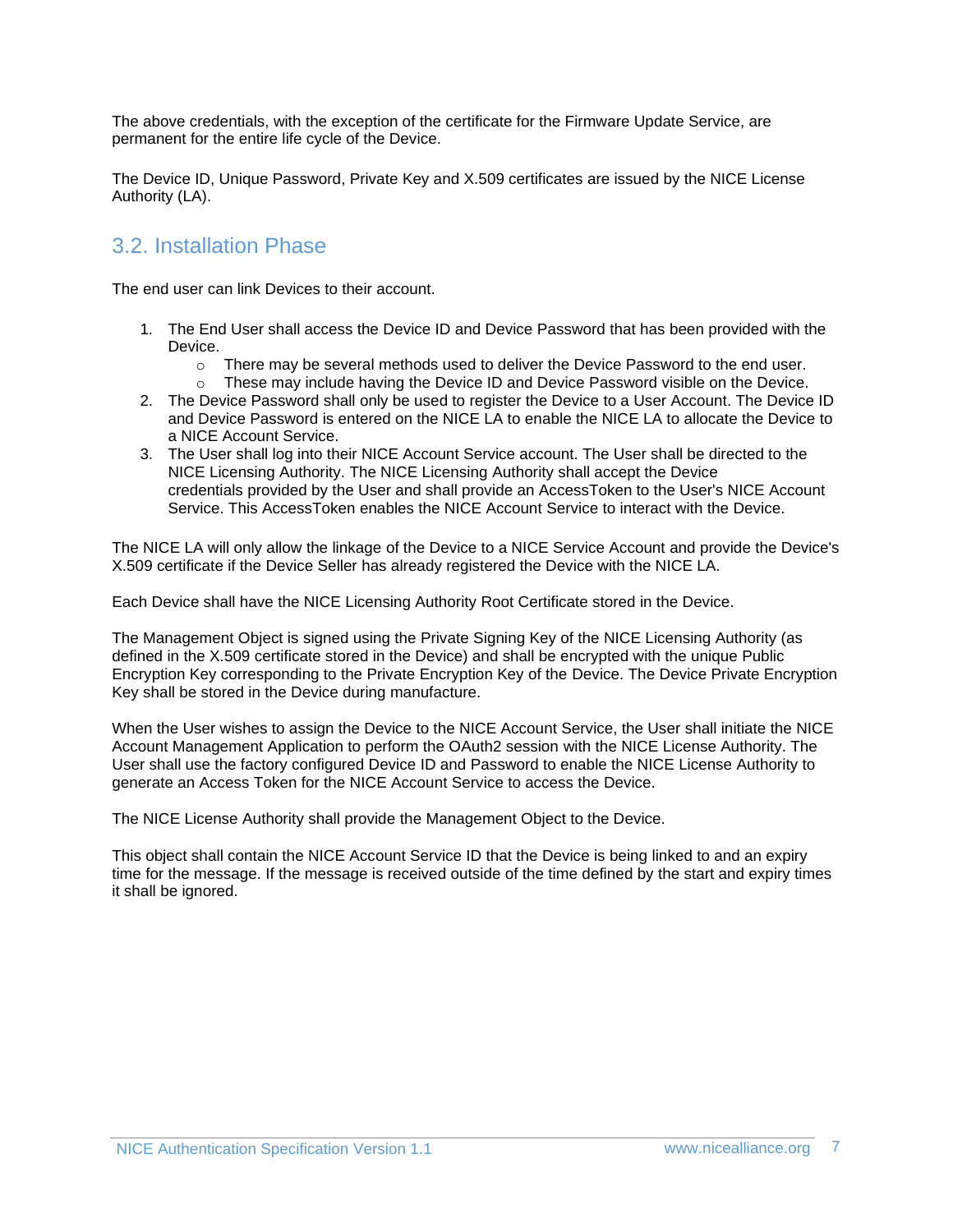

Figure 2. Linking a Device to a User Account

### <span id="page-7-0"></span>3.3. Operational Phase

When the Device has been associated with a user's account, the NICE Account Service shall provide the DeviceControl Object to the Device when the Device makes the request for it. The NICE Account Service uses the same Access Token to log into the Device and to supply the Device with the DeviceControl Object. The DeviceControl Object shall be encrypted using the Device Public Key and then signed with the NICE Account Service Private key.

The Device is now associated with the User's Account and may be utilized by Data Services or Apps.

### <span id="page-7-1"></span>3.4. Uninstallation Phase

The End User may decide to use a different NICE Account Service Provider or may give away or sell the Device to another User.

- The End User shall first delete the Device from their Account.
- The NICE Account Server shall communicate with the NICE LA to indicate that the Device is no longer associated with a User Account.
- The NICE LA shall register the Device as being in the state where the device is un-allocated to a User.
- The Device is ready for use by another User.

#### [▲](#page-0-0) [Top](#page-0-0)

### <span id="page-7-2"></span>**4. Device Network Security**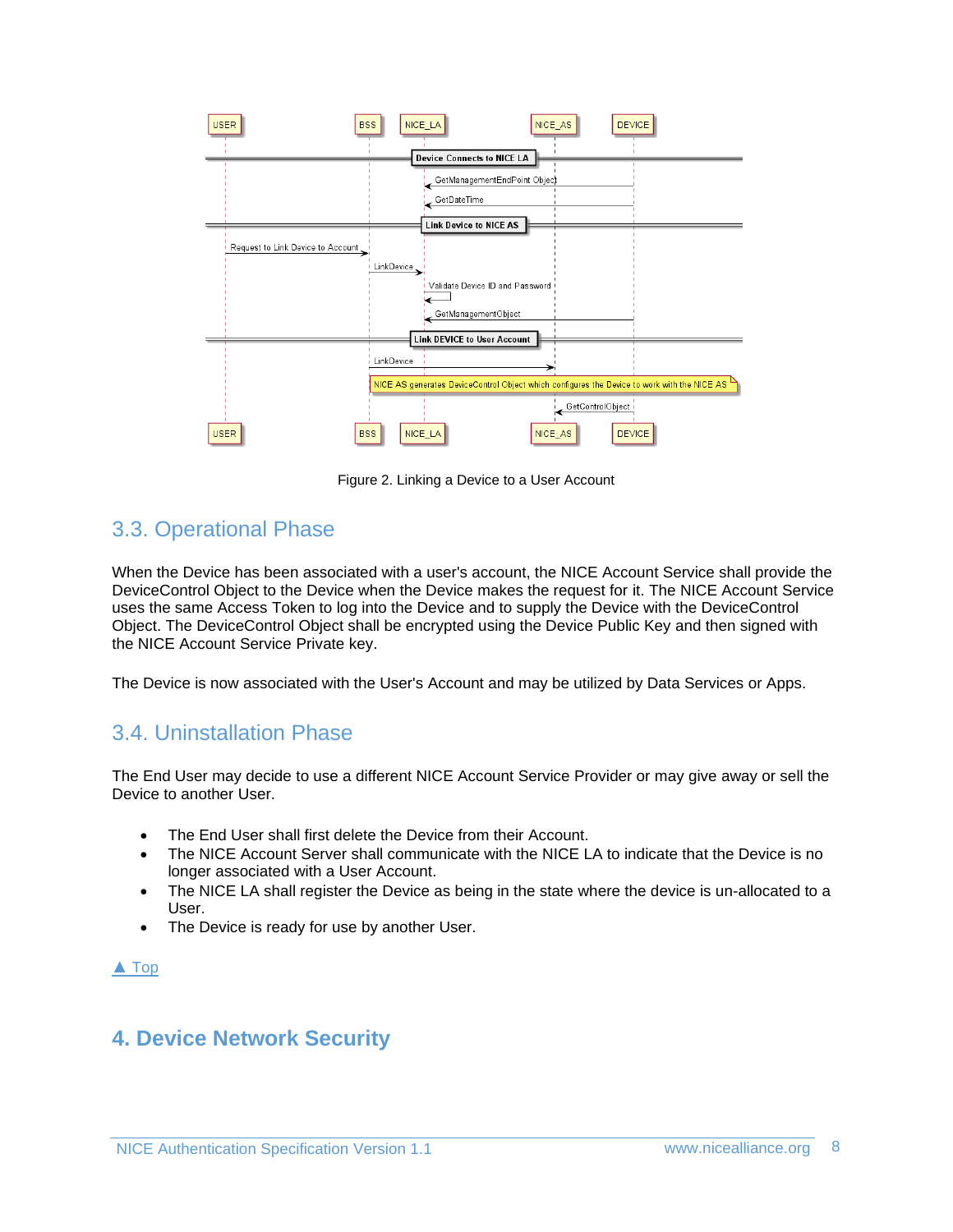Network Security covers how the communication links between Entities within the NICE system are secured. All communication shall be protected using either TLS or DTLS (depending on the network protocol).

The DeviceControl Object shall contain a list of end points with which the Device may communicate. The Device shall enforce the encryption settings defined for the end points in the DeviceControl Object.

### <span id="page-8-0"></span>**5. Prevention of Replay Attacks**

A replay attack is where a message is captured by the attacker and resubmitted at a later time to reset the Device into an earlier state. To prevent this type of attack, the Management and Control objects shall have a time window parameter within the object outside of which the object shall not be processed by the receiving Device. The time window is enforced by each Entity having a Trusted Time Clock. The synchronization of the clock is described in the Device Trusted Time section.

[▲](#page-0-0) [Top](#page-0-0)

### <span id="page-8-1"></span>**6. Device Trusted Time**

The Device shall maintain a Trusted Time Clock when powered up. A Trusted Time Clock shall be initialized using the Trusted Time Protocol defined in this document and shall be resistant to attempts to change the value of the Trusted Time Clock or change the operation of the Trusted Time Clock. On power up the Device shall request a time stamp from the NICE time server using the Trusted Time Protocol. Once the trusted time stamp has been received it is used to synchronize the trusted time clock within the Device.

[▲](#page-0-0) [Top](#page-0-0)

## <span id="page-8-2"></span>**7. JSON Web Token Usage in the NICE System**

**RFC 7519** defines JSON Web Tokens.

- These are tokens containing required and optional fields defined in a JSON format.
- The encryption and authentication of these tokens are defined in the JOSE specifications also developed by the IETF.

The NICE Account Service shall issue Access Tokens that conform to the JSON Web Token definition. Access tokens are provided in the Management, DeviceControl, AppSecurity and AppControl Objects together with the end point definitions for each access token is valid.

### <span id="page-8-3"></span>7.1. App Access to Services

The NICE Account Service controls which SceneData that may be accessed by an App. The App shall request the AppControl Object which provides a list of end points for Control and Data. These end points also contain the relevant access tokens to enable access to the Control or Data end point. The Access Tokens are refreshed by requesting an AppControl Object.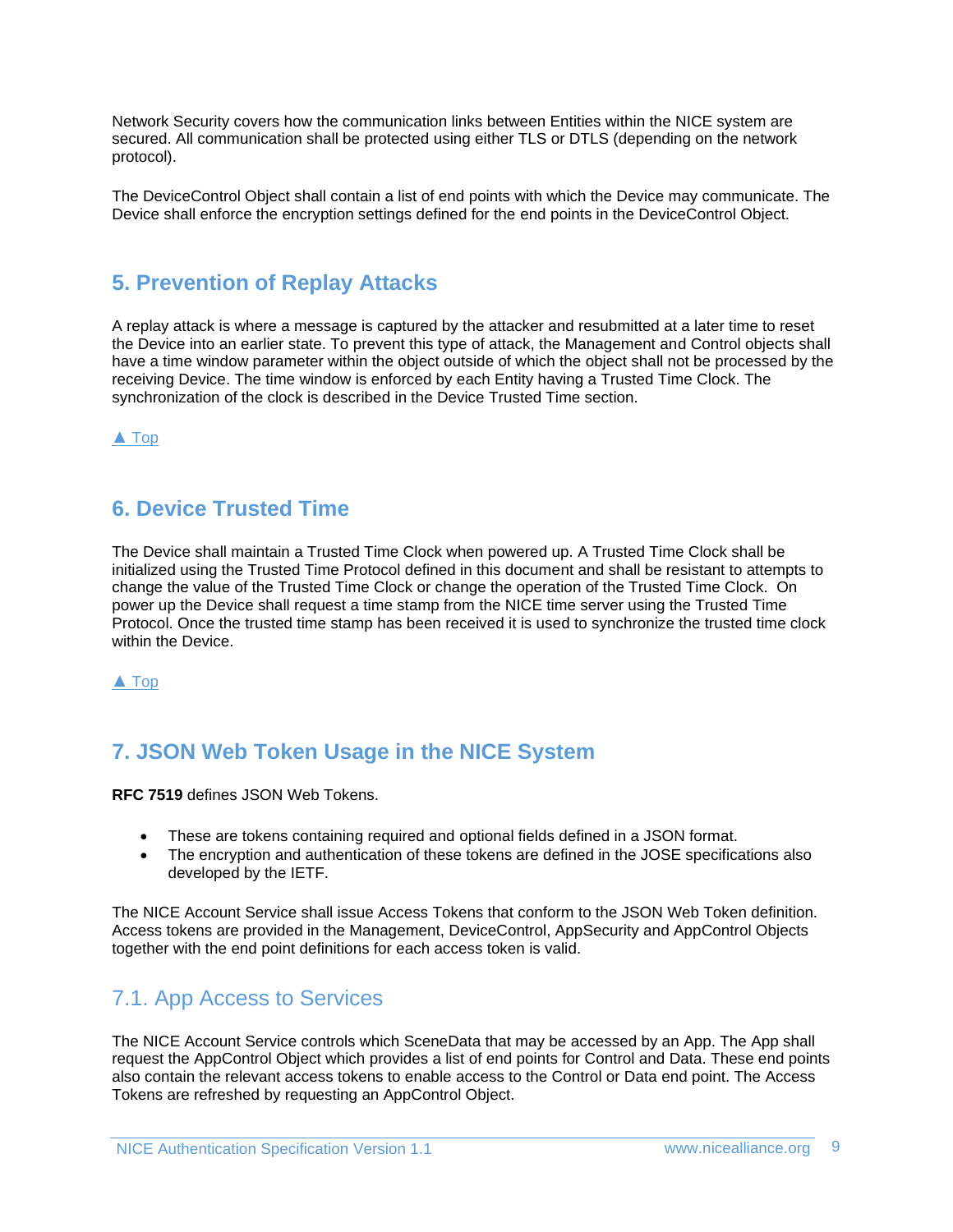### <span id="page-9-0"></span>7.2. JWT (JSON Web Tokens) Format for Application AccessToken

RFC 7519 defines the format for JSON Web Tokens. This specification defines the specific usage of fields defined in this RFC.

### <span id="page-9-1"></span>7.2.1. Authentication

The token shall be authenticated using the ES256 algorithm (ECDSA using P-256 and SHA-256) or PS256 (RSASSA-PSS using SHA-256 and MGF1 with SHA-256).

- The identification of the public key to be used to authenticate the message shall be carried using an X.509 certificate.
- This certificate shall be validated against the NICE LA root certificate.

### <span id="page-9-2"></span>7.2.2. Fields

The following example shows the JWT structure that the NICE LA would generate to enable the NICE Account Service to access a specific NICE Device.

- Similar tokens would be generated for Apps to access a user's account or Devices.
- The fields described below shall always be present.
- The values in the fields shall depend on:
	- o Who is issuing the token.
		- o Who is expected to receive the token.
		- o Who is going to use the token.

The following is the payload of the token.

• All the fields defined below are **required** when used in the NICE Ecosystem.

### <span id="page-9-3"></span>7.2.3. Access Token

- The "**iss**" field refers to the party generating the JWT.
- The "**sub**" field refers to the party that is going to use the token to access a service or a Device.
- The "**aud**" field refers to the party that will receive and validate the token.
- $\circ$  In case that the token is validated the party shall grant access to the holder of the token.
- The "**exp**" field refers to the expiry date for the token.
	- o After this time the token shall not be accepted.
- The "**nbf**" field refers to the date before which the token is not valid.
- The "**iat**" field refers to the date of issue of the token.
- The "**iti**" field is a unique ID for the token.
	- $\circ$  A specific token can be revoked using the Management Object or DeviceControl Object for the Device issued by the NICE LA or NICE Account Service.
	- $\circ$  The Device must check this field against the revocation list delivered in the Management Object.
- The **"Permissions"** field describes which APIs are allowed to be called by the bearer of the Access Token.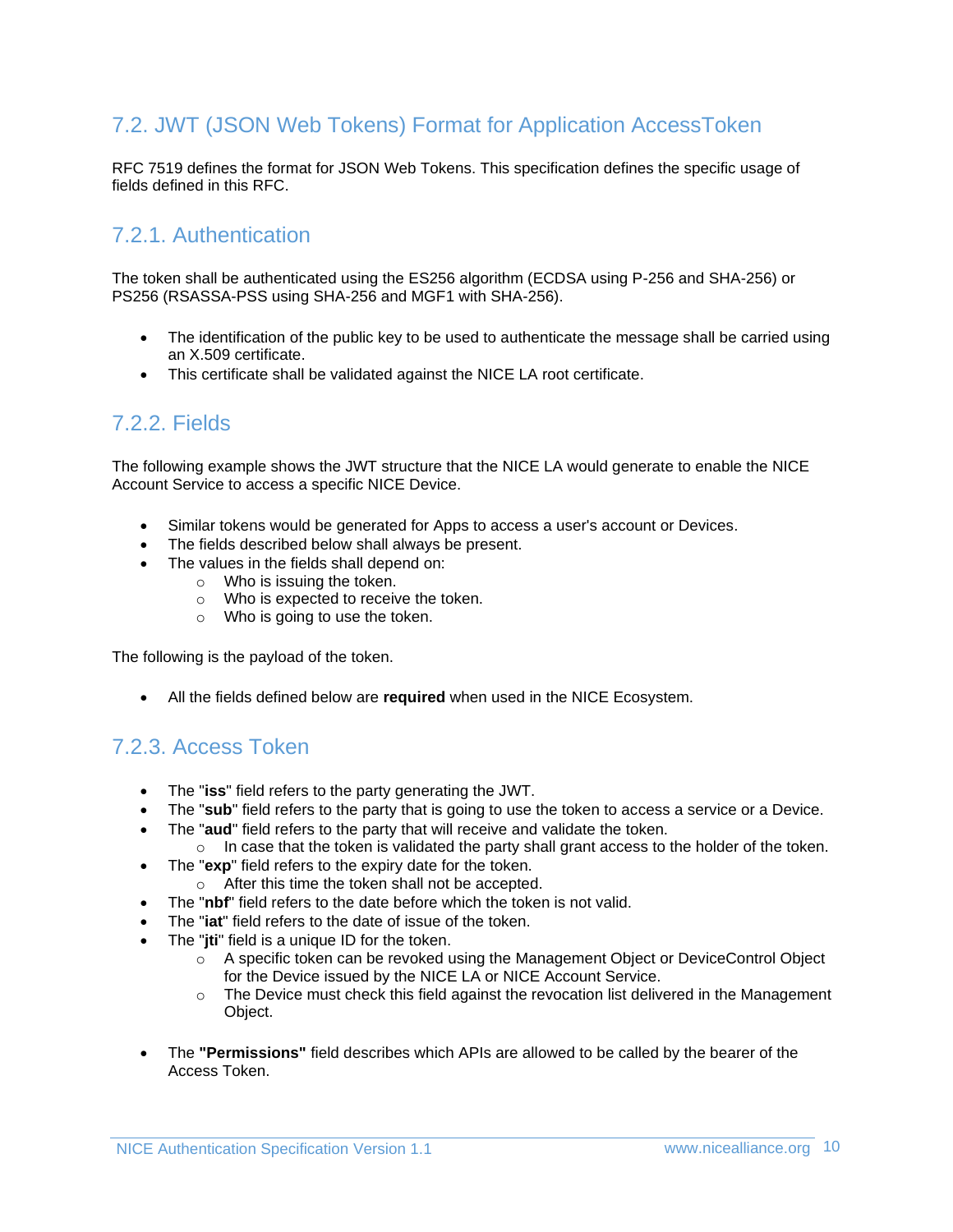#### [▲](#page-0-0) [Top](#page-0-0)

### <span id="page-10-0"></span>7.2.4. Types of Tokens

The following types of tokens are used in the NICE eco system:

|                      | <b>NICE LA to Enable</b><br><b>Device to Access</b><br><b>NICE LA</b> | <b>NICE LA to Enable</b><br><b>Device to Access</b><br><b>NICE AS</b> | <b>NICE Account</b><br><b>Service to Enable</b><br><b>Appinstance to</b><br><b>Access NICE AS</b> | <b>NICE Account</b><br><b>Service to Enable</b><br><b>Device/AppInstance</b><br>to Access<br><b>DataPipelineControll</b><br>er |
|----------------------|-----------------------------------------------------------------------|-----------------------------------------------------------------------|---------------------------------------------------------------------------------------------------|--------------------------------------------------------------------------------------------------------------------------------|
| "iss"                | <b>NICELicenseAuthori</b><br>ty                                       | <b>NICELicenseAuthori</b><br>ty                                       | <b>NICEAccountServiceL</b><br>D                                                                   | <b>NICEAccountServiceL</b><br>D                                                                                                |
| "sub<br>$\mathbf{u}$ | DeviceID                                                              | DeviceID                                                              | AppInstanceID                                                                                     | DeviceID/AppInstanceI<br>D                                                                                                     |
| "aud<br>$\mathbf{u}$ | NICE LA ID                                                            | NICE AS ID                                                            | NICE AS ID                                                                                        | <b>DataPipelineController</b>                                                                                                  |

The entity receiving the token shall ensure that the following matches:

- 1. "iss" shall be the same the NICE License Authority provided during manufacture or the NICE Account Service ID provided when the Device is associated with an end user account. This is carried as a data field in the Management Object.
- 2. "aud" is the EndPointID.
- 3. The entity identified in the "iss" field should match the X.509 certificate for the entity and the public key carried in that X.509 certificate shall be used to verify the token.

#### [▲](#page-0-0) [Top](#page-0-0)

### <span id="page-10-2"></span><span id="page-10-1"></span>**8. Management Interface**

### 8.1. GetDateTime

#### **Function**

The App and Device shall use this API to set the current time.

The TrustedTimeRequest Object initiates a request for an authenticated time and date stamp from the NICE Account Service or from the NICE LA. The response from this request is used to synchronize the Trusted Time clock within the trusted execution environment of the Device.

The Device calls the NICE LA for the trusted time when it is not allocated to a NICE AS. Once the Device is associated with a NICE AS through being linked to a user's account, the Device will make this call to the NICE AS.

The App calls the NICE AS for the trusted time. The App shall not send TrustedTime request to NICE LA.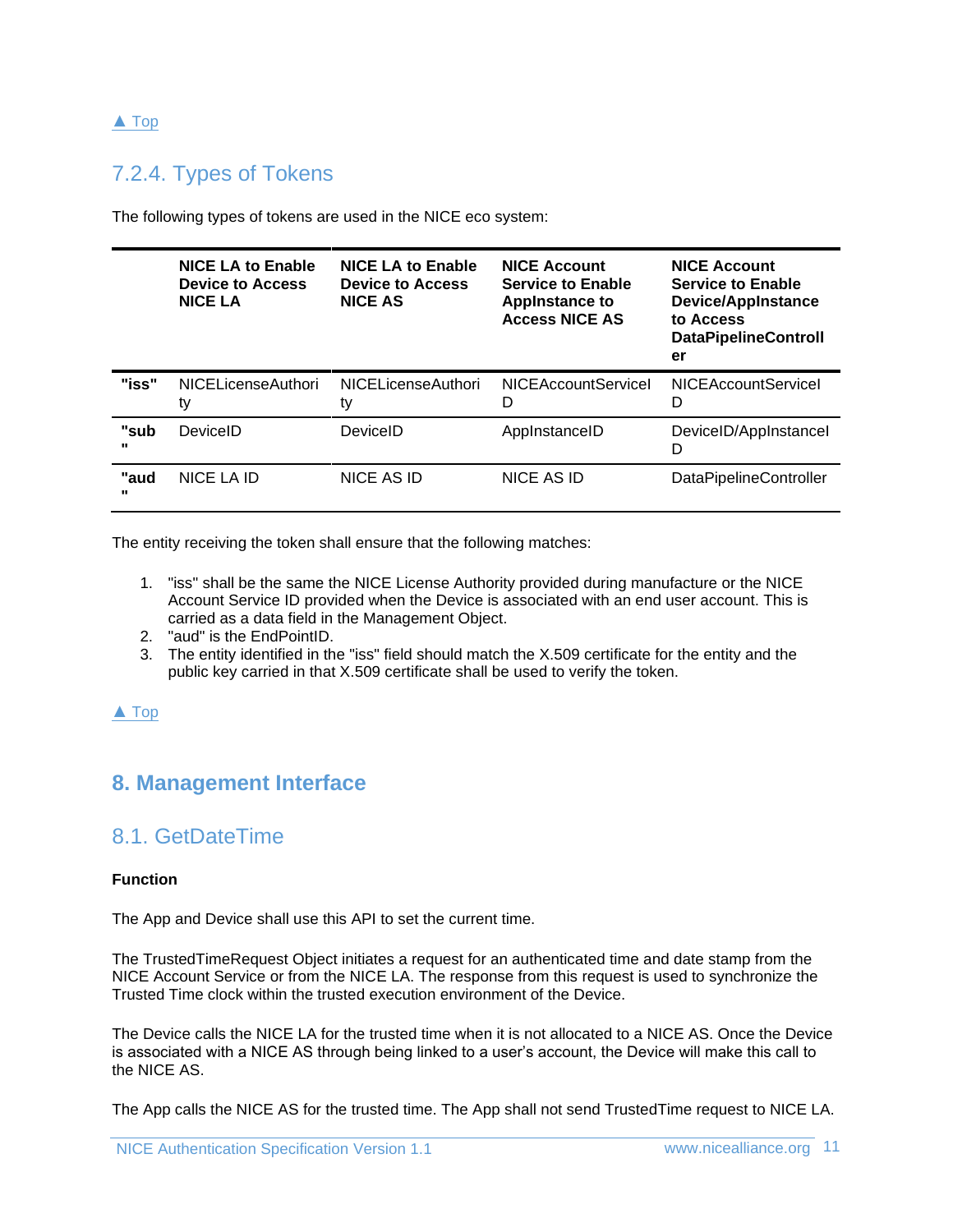#### **Protocol(s) Used to Make Calls**

WebAPI

#### **Direction**

| Caller | APP, DEVICE    |
|--------|----------------|
| Callee | NICELA, NICEAS |

#### **Request Parameters**

TrustedTimeRequest Object

#### **Acknowledgement Parameters**

TrustedTimeResponse Object

### <span id="page-11-1"></span><span id="page-11-0"></span>**9. Data Objects**

### 9.1. DeviceSecurity

The following JSON Object is provided by the NICE LA to the Device Manufacturer using a secured channel to the Manufacturer's server that is responsible for inserting these fields into the Device.

#### **Schema**

```
{
     "$schema": "http://json-schema.org/draft-06/schema#",
     "type": "object",
     "title": "DeviceSecurity",
     "description": "Device Security Object generated by the NICE LA",
     "properties": {
         "Version": {
             "type": "string",
             "enum": [
                 "1.0"
 ]
         },
         "DeviceCertificate": {
             "type": "string",
             "description": "X.509 Certificate for the Device containing the public key 
of the Device."
         },
         "DeviceID": {
             "type": "string",
             "description": "Permanent ID of the device. Readable by end user."
         },
         "DevicePassword": {
             "type": "string",
             "description": "Password used to log into NICE LA device account and 
associate device with NICE Account Service Provider"
```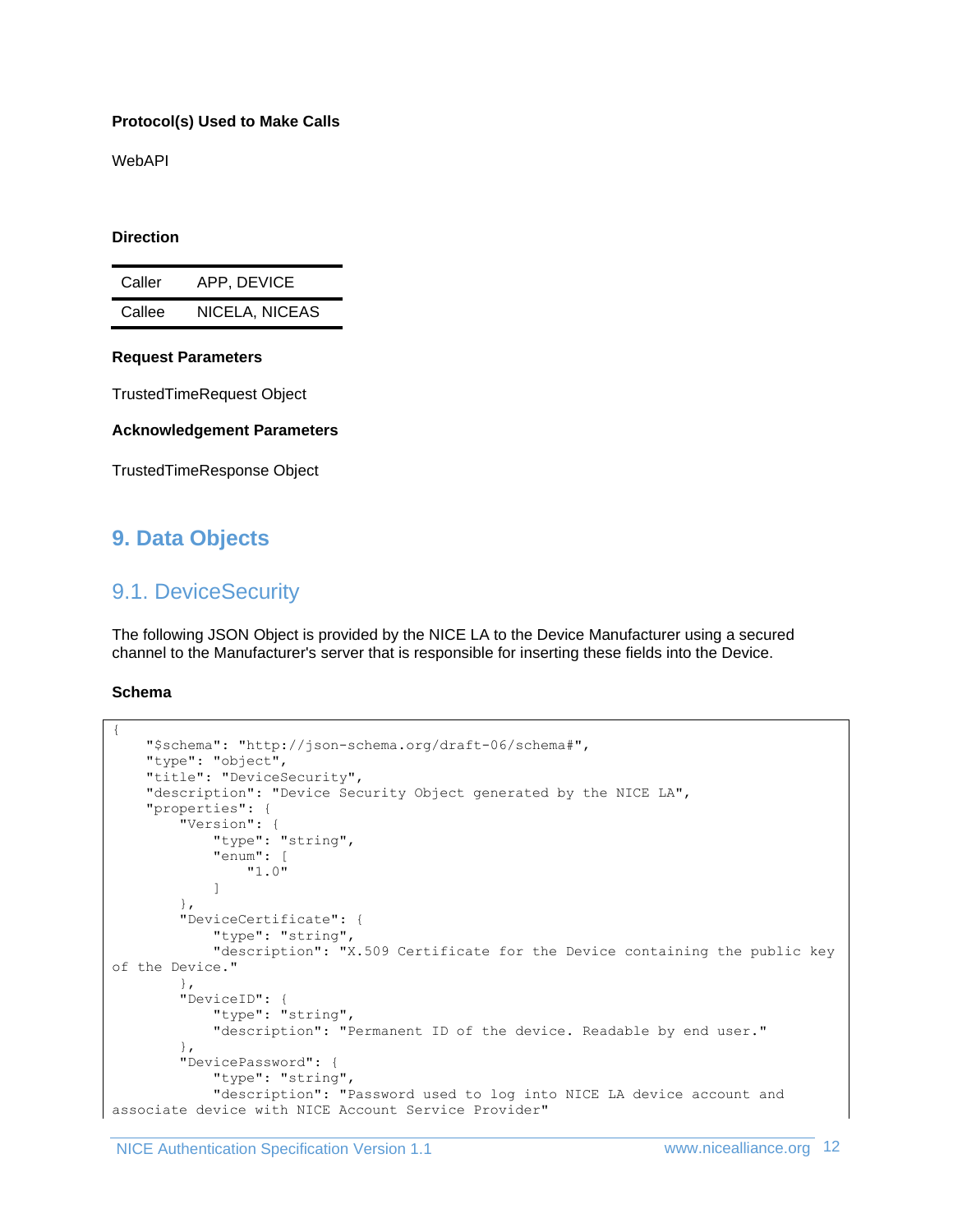```
 },
         "DevicePrivateKey": {
             "type": "object",
             "description": "Permanent Private Key of Device - Shall be securely 
handled. Used for Application level Decryption only.",
             "properties": {
                 "EncryptionKeyID": {
                     "type": "string",
                     "description": "Key ID of the Public Key that has been used to 
encrypt the AppInstancePrivateKey"
 },
                 "EncryptedKey": {
                    "type": "string",
                    "description": "Key format is JWE Compact Serialization(RFC7516)."
 }
             },
             "required": [
                 "EncryptionKeyID",
                 "EncryptedKey"
 ]
         },
         "AllowedTLSRootCertificates": {
             "$ref": "Definitions.json#/definitions/x5c"
         },
         "NICELARootCertificate": {
             "$ref": "Definitions.json#/definitions/x5c"
         },
         "NICELAEndPoint": {
             "$ref": "Definitions.json#/definitions/NetworkEndPointSpecifier"
         }
     },
     "required": [
         "Version",
         "DevicePassword",
         "DeviceID",
         "DevicePrivateKey",
         "AllowedTLSRootCertificates",
         "NICELARootCertificate",
         "NICELAEndPoint",
         "DeviceCertificate"
     ]
}
```
#### [▲](#page-0-0) [Top](#page-0-0)

### <span id="page-12-0"></span>9.2. Application AccessToken

The Access Token is used by an App or Device to Access either a Data Service or the NICE AS. The Token is signed by the issuer of the token. The issuer may be either the NICE LA or the NICE AS.

#### **Schema**

{

```
 "$schema": "http://json-schema.org/draft-06/schema#",
 "type": "object",
 "title": "AccessToken",
 "properties": {
```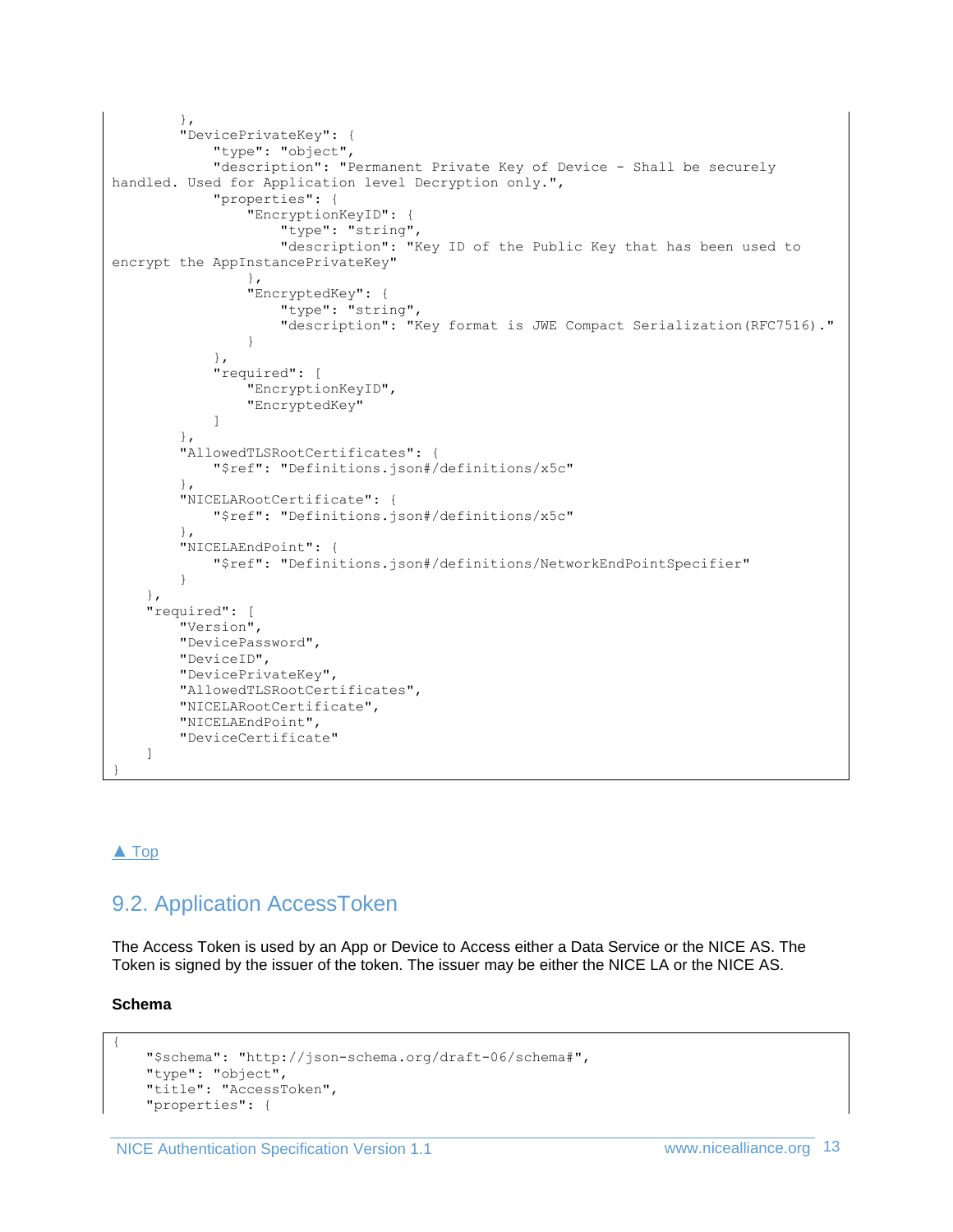```
 "Version": {
             "type": "string",
             "enum": [
                 "1.0"
 ]
         },
         "iss": {
             "type": "string",
             "description": "Issuer of Token"
         },
         "sub": {
            "type": "string",
             "description": "Subject of Token"
         },
         "aud": {
             "type": "string",
             "description": "Audience for Token"
         },
         "exp": {
             "type": "integer",
             "description": "Expiry date of token"
         },
         "nbf": {
             "type": "integer",
             "description": "Not valid before this date"
 },
 "iat": {
             "type": "integer",
             "description": "Date of Issue"
         },
         "jti": {
             "type": "string",
             "description": "JSON Token ID unique identifier for this token. This 
should be checked against revoked tokens for the device before accepting. "
         },
         "Permissions": {
             "type": "array",
             "uniqueItems": true,
             "items": {
                 "type": "string",
                 "description": "This defines which level of API is accessible to the 
holder of this token. For example if management, then the bearer of the token may make 
management API calls. ",
                 "enum": [
                     "Management",
                    "Control",
                     "Data"
 ]
 }
         }
     },
     "required": [
         "Version",
         "iss",
         "sub",
         "aud",
         "exp",
         "nbf",
         "iat",
         "jti",
         "Permissions"
     ]
}
```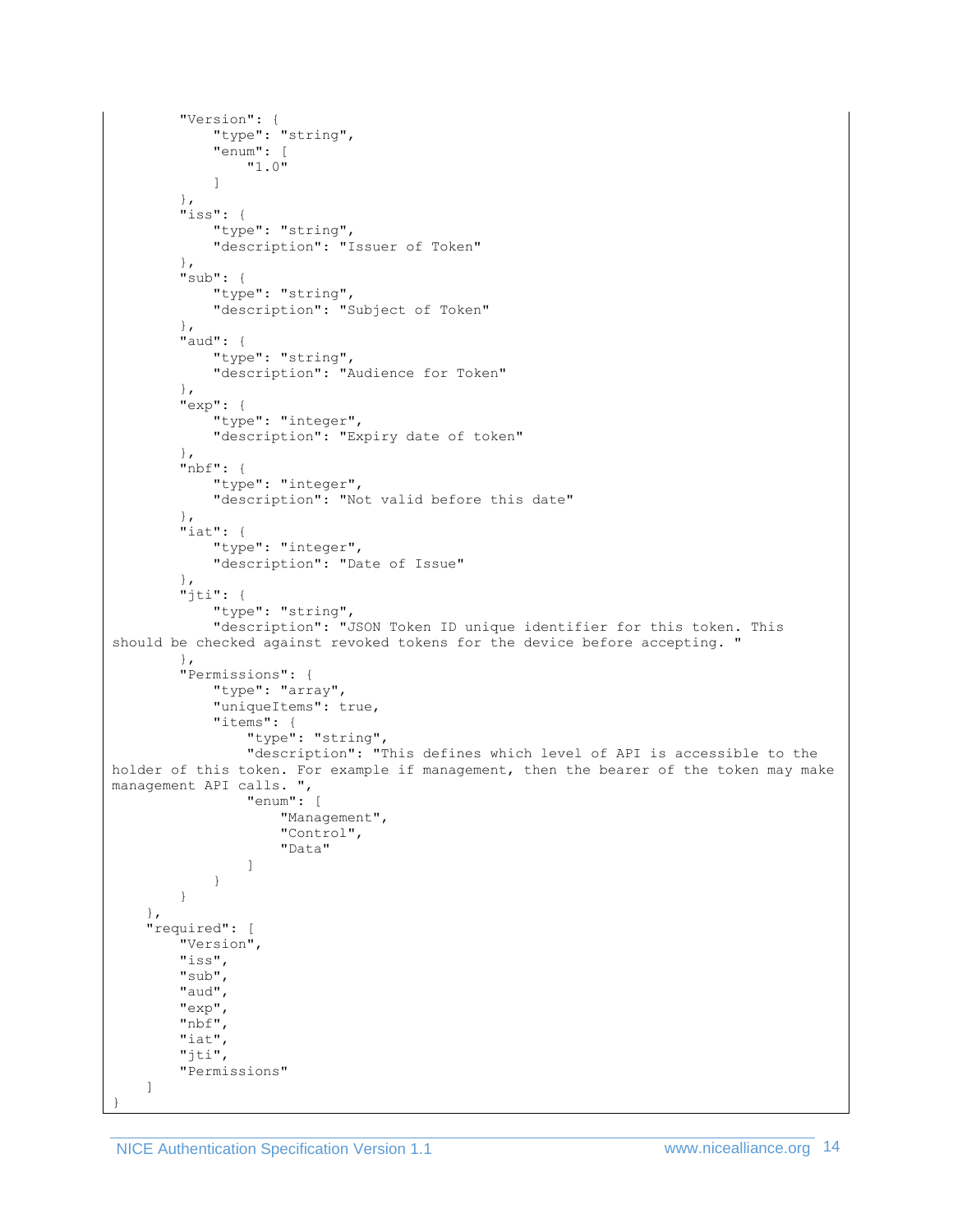### <span id="page-14-0"></span>9.3. TrustedTimeRequest

This Object is used by an Entity that is requesting a secured time stamp from either the NICE LA or the NICE AS. The request shall be encrypted using the Public Key of the NICE AS or NICE LA. The request shall be signed using the Private Key of the Entity making the request. The random number generated as part of the challenge protocol shall be generated by a random number generator that conforms to the Device or App Compliance Rules.

#### **Schema**

```
{
     "$schema": "http://json-schema.org/draft-06/schema#",
     "type": "object",
     "title": "TrustedTimeRequest",
     "properties": {
         "Version": {
             "type": "string",
             "enum": [
                 "1.0"
 ]
         },
         "EndPointID": {
             "type": "string"
         },
         "RandomChallenge": {
            "type": "string",
             "description": "Random Number at least 64 bytes long."
        }
     },
     "required": [
         "RandomChallenge",
         "Version",
         "EndPointID"
     ]
}
```
### <span id="page-14-1"></span>9.4. TrustedTimeResponse

The server shall return the following JSON Object with the Random Challenge correctly decrypted. The Object shall be encrypted using the Device Public Key and signed using a Private Key that is certified by either the NICE LA or NICE AS for this purpose.

**Schema**

{

```
 "$schema": "http://json-schema.org/draft-06/schema#",
     "type": "object",
     "title": "TrustedTimeResponse",
     "description": "Response containing a time stamp for the requesting device.",
     "properties": {
         "Version": {
             "type": "string",
             "enum": [
                 "1.0"
 ]
        },
         "EndPointID": {
             "type": "string"
```